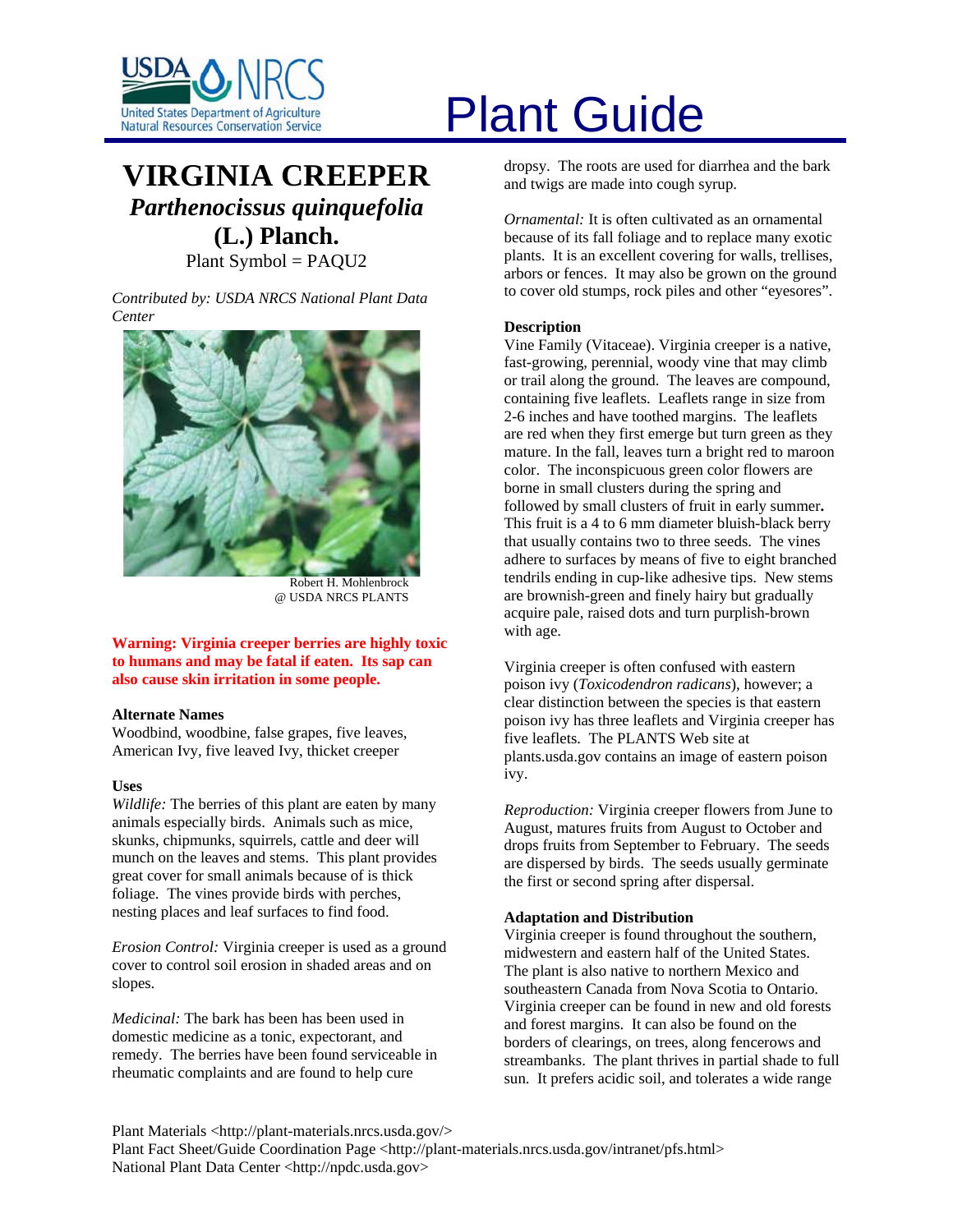of soils from dry sandy soils to moist loamy soils. The plant is also salt tolerant. The species is cultivated as an ornamental in many moist temperate areas of the world.

For current distribution, please consult the Plant Profile page for this species on the PLANTS Web site.

## **Establishment**

Seeds can be sown in the fall or in the spring after cold-moist stratification. Seeds should be drilled 3/8 inches deep in soil or mulch. Optimum planting is 10 plants per square foot. Virginia creeper can also be propagated from hardwood cuttings or layering.

#### **Management**

Once Virginia creeper is well established, it grows quickly. It must often be pruned to prevent it from getting out of control. The species can handle periods of sparse rain fairly well; however, if a drought persists, water the vine every week soaking the soil at least six inches. Virginia creeper can be a rampant grower with a climbing height of over 60 feet and a spread of over 50 feet.

#### **Pests and Potential Problems**

No pests or diseases are of major concern, but mildews, leaf spots, canker and wilt are occasional problems. Virginia creeper is sometimes bothered by beetles, scale, leaf hoppers, caterpillars and other leaf eating insects. These pests cause the leaves to be ragged and tattered.

Some literature suggests that Virginia Creeper is not poisonous, but the sap of the plant contains oxalate crystals and can cause skin irritation and rashes in some people.

*Ornamental:* If you grow Virginia creeper on walls, make sure you want it as a permanent fixture. Once it is established, it is very difficult to remove. You could damage the wall trying to remove the species.

#### **Environmental Concerns**

Virginia creeper will grow up any tree and most shrubs. This species will slowly kill the host on which it is growing, because it prevents the host from receiving an adequate amount of sunlight. It can also crowd or choke other plants.

## **Control**

Please contact your local agricultural extension specialist, or county weed specialist to learn what works best in your area. If chemicals are

recommended be sure to read the label and follow all application and safety instructions for each control method. Trade names and control measures appear in this document only to provide specific information. USDA NRCS does not guarantee or warranty the products and control methods named, and other products may be equally effective. Below is an internet site that contains control information for Virginia creeper:

North Carolina State University

http://ipm.ncsu.edu/apple/orchardguide/Herbicides. pdf

### **Cultivars, Improved, and Selected Materials (and area of origin)**

The commercial nursery trade has developed three Virginia creeper cultivars:

'Engelmanii'-This has smaller leaves and better clinging characteristics than the species general population.

'Monham'-The leaves have white variegations. 'Variegata'-It is less vigorous than the species' general population, but the leaves are marked with yellow and white then develop a pink and red color in the fall.

Contact your local Natural Resources Conservation Service (formerly Soil Conservation Service) office for more information. Look in the phone book under "United States Government." The Natural Resources Conservation Service will be listed under the subheading "Department of Agriculture."

#### **References**

Allen, C.M., D.A. Newman and H.H. Winters. 2002. Trees, and shrubs, and woody vines of Louisiana. Allen's Native Ventures, LLC. p. 172

Beaulieu, David. 2005. About home and gardenlandscaping. http://landscaping.about.com

Kress, Stephen W. 2005. Brooklyn Botanical Garden. http://www.bbg.org/gar2/topics/wildlife/handbooks/b irds/index.html

Michigan State University Extension. 2005. Ornamental plants. http://web1.msue.msu.edu/msue/imp/modzz/ 00001040.html

Missouri Botanical Garden. 2005. Web site. http://mobot.org/gardeninghelp/default.asp

Mohlenbrock, R.H. 2005. Image of Virginia creeper IN Southern wetland flora: Field office guide to plant